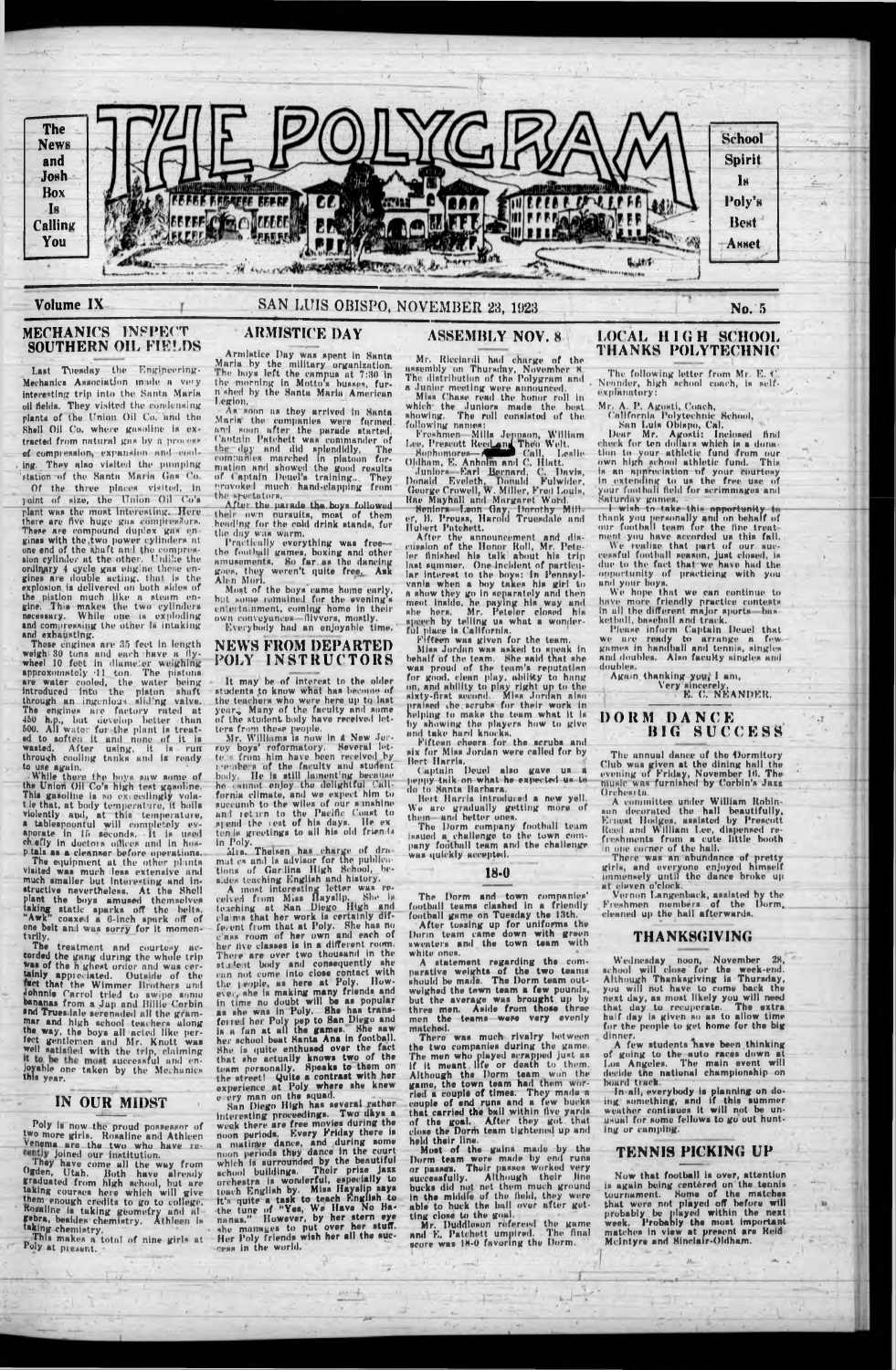

EXERCISE AND HEALTH "All work and no play makes Jack a<br>dull boy" is a saying often quoted<br>and has been found to be true. To<br>prove this, I don't have to bore you<br>with investigations made by health<br>centers and the like; but by an obser-<br>vation

William Corbin ...........<br>Bernhardt Preuss ........

Ernest Patchett......... Rae Mayhall .................

Dorothy Miller ...... Ernast Hodges<br>Alfred Young.......<br>Leslie Oldham.......

nchool. school.<br>
On Thursday, November 8, a count<br>
van taken, from the Dormitory, of<br>
the boys who were out for some ath-<br>
letic activity after school; and out of<br>
the 51 occupants there were 42 on<br>
the field, either for football,

un their nep and are seldom on the sick list for some little cause.<br>Recreation is necessary and a certain time should be set aside for that tain time should be set aside for that<br>cause. That is why the fifth period<br>is used for auch—to give every boy-<br>a chance to limber up and to get ex-<br>crise that he needs for his wn good.<br>If you notice, the majority of Dorm<br>f

ndvantage to make the best use of it.<br>If this is followed out, we feel sure that more fun will be the result of hard play.

#### **EULOGY TO POLY'S MILITARY PROWESS**

As an unprejudiced spectator<br>watching from the side lines, I would<br>like to pay a tribute to Captain Deuel<br>and to the Poly boys on the fine show-<br>ing they made last Monday at Santa<br>Maria.

I journeyed there for the Armistice Day celebration, and I was surprised,

In y celebration, and I was surprised,<br>
Jensed, and proud over the fine ap-<br>
pearance of the boys. Beyond a<br>
doubt the Poly boys made the finest<br>
clumbing of any organisation in the line of intert. They<br>
increase the inter believe me,

Very sincerely,<br>FRED PETERSON,<br>Coffee Dispenser Pro Tempore.

Bulletin Supplement. Entered at the Postoffice at San Luis Obispo, Cal., as second-class matter.<br>A bi-weekly publication issued by the students of the California Polytechnic School, San Luis<br>Oblapo, California. Subscriptio

Every day in every way.



**Corner Charre and Manterey** 

Here and There

Boys taking mechanics at San<br>Pedro High will soon have a new ma-<br>chine shop. It is to be provided with<br>fine new lathes, a new planer and tool<br>grinder. There will sho be sets of new<br>tools for individual bench work.—<br>Fore 'N

The Oakland Technical High School The Oakland Technical High School<br>Least the movies as part of education.<br>Last Friday the noted film, "When<br>Knighthood Was In Flower," was<br>shown in the school auditorium. The<br>admission was fifteen cents and pro-<br>ceeds will

At the Los Angeles Polytechnic<br>High only primary organizations are<br>allowed to have pins. The reason is

San Luis Jewelry Co. The Students' Headquarters Phone 525 Phone Now located at 865 Monterey St. 8591% Monterey, San Luis Obispo CHAINS Mission CANDY Shop of discriminative elegance at **STOP IN** attractively moderate prices Bost Candios, Ice Croam, Bodas **AT PIPER'S** Try our Plamo Clam Chowder, Luncheon,<br>Tamala, Coffee with Cream, Hot Chocolate STOP INN MRS. MABEL MILLER 740 HIGUERA ST. If it's from Lawrence It's Good R.I. Lawrence & Co. **P. HUGHES ASTON PHOTO SHOP JEWELERS** Tailor PORTRAITS ass Monterey Street **SUITS MADE TO ORDER** Official So. Pac. Watch Inspectors Kodak Finishing Picture Framing Cleaning, Pressink, Altering and Repairing 738 HIGUERA ST.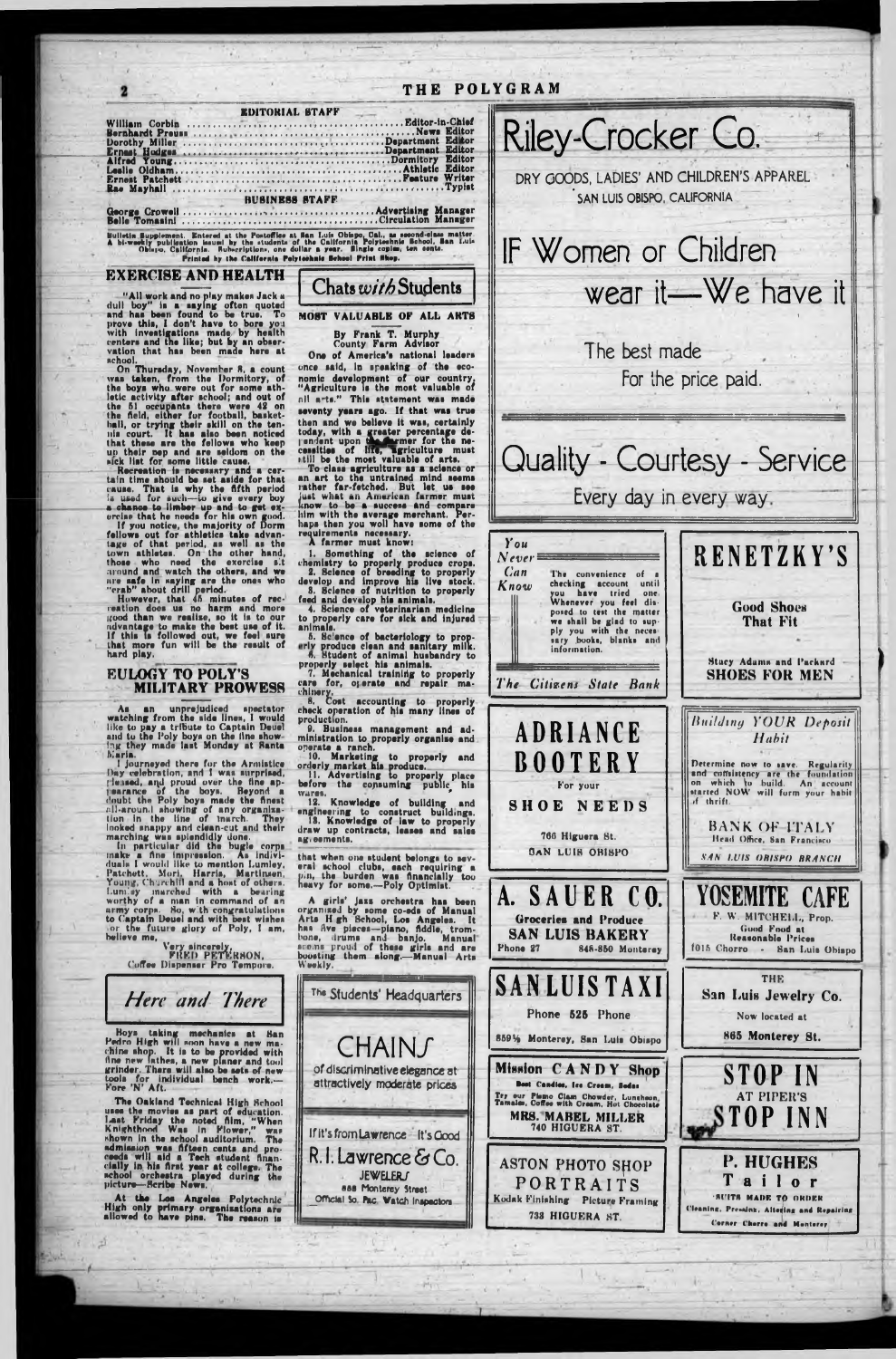# THE POLYGRAM



THE CAN FAMILY<br>"Can and Will are cousins, who

never trust to luck; Will is the child of Energy, Can is

the son of Pluck.<br>
Can't and Won't are cousins, too,<br>
always out of work;<br>
Won't is the son of Never Try, and<br>
Can't is the son of Never Try, and<br>
Can't is the son of Shirk."

Jack Haas: "I didn't get to bed till<br>four o'clock."<br>Moreno: "What for?"<br>Jack: "Four A.M., you darn fool."

Morrison: "Hey Chef, there is sand

in this bread."<br>
Chef: "Yes, sir. That's to keep the<br>
butter from sliding off."

Bell: "Brovelli was arrested on his birthday."

Dorothy Hoare: "What was he<br>charged with?"<br>Bell; "I dunno, moonshine, I

 $suppose."$ 

Small Boy: "Mother, may I have five cents for a man who is crying in<br>the street?"

Mother: "Certainly, but why is he

erying?"<br>Small Boy: "He is crying, 'Salted<br>peanuts five cents a bag"."

"Are you acquainted with Olive

"Very well, indeed."<br>"Well, I'm her brother, Castor."

Pat died and went to Heaven.<br>
"Why, Pat!" exclaimed St. Peter,<br>"How did you get here?" "Flu."

Bailey: "It says here that a person<br>is never hungry when asleep."<br>Stevens: "Then you should never<br>have to ent."

Dorothy P.: "When Leo kissed me<br>good night, he kissed me on the ear."<br>Margaret W.: "Gee, you sure can<br>dodge!"

Preuss: "Where did you do most of<br>your skating while you were learn-<br>ing?"

Belle: "I think you are horrid!"

have it too short or too tight?"

Virgil: "About what is Riech's average income."<br>- Lumley: "Oh, about midnight."

Web: "I certainly like to dance."<br>Bill: "So do I."<br>Web: "Shake."

"She: "By the way, are you an

He: "No deer, I'm a stag tonight."

Bundy went fishing when he should<br>have been in school (he ditched).<br>When he returned Preuss said:

"Did you catch anything?"<br>Bundy: "No; I haven't seen Mr.<br>Ricciardi yet."

John Henry went to Chemistry But now he is no more, For what he thought was H2O Was H2 SO1.

Mac (coming out of basement with<br>clothes): "I wish those darn guys<br>would steal my socks before I wash them.

Captain (to Harris): "You sure are<br>lucky you didn't get hurt worse."<br>Harris: "I would have been a darn<br>sight luckier if I had held on tighter."

Mr. O'Donnell: "In 1917 there was<br>187 billion dollars in the United States."

Clemens: "Yes, and four bits of<br>that was mine."

Margaret: "That sure is a swell shirt you have on. How many yards does it take to make a shirt like that?" Bill: "I got two out of one yard

The college boy's letters to dad in-<br>dicate an almost complete mastery of the touch system.

Correct this sentence: "Come over nome afternoon," said the flapper to her friend, "and bring your sewing."

If you believe that old adage that<br>'everything has its place," notice the<br>uy of books in front of the Ad b silding most any assembly day.